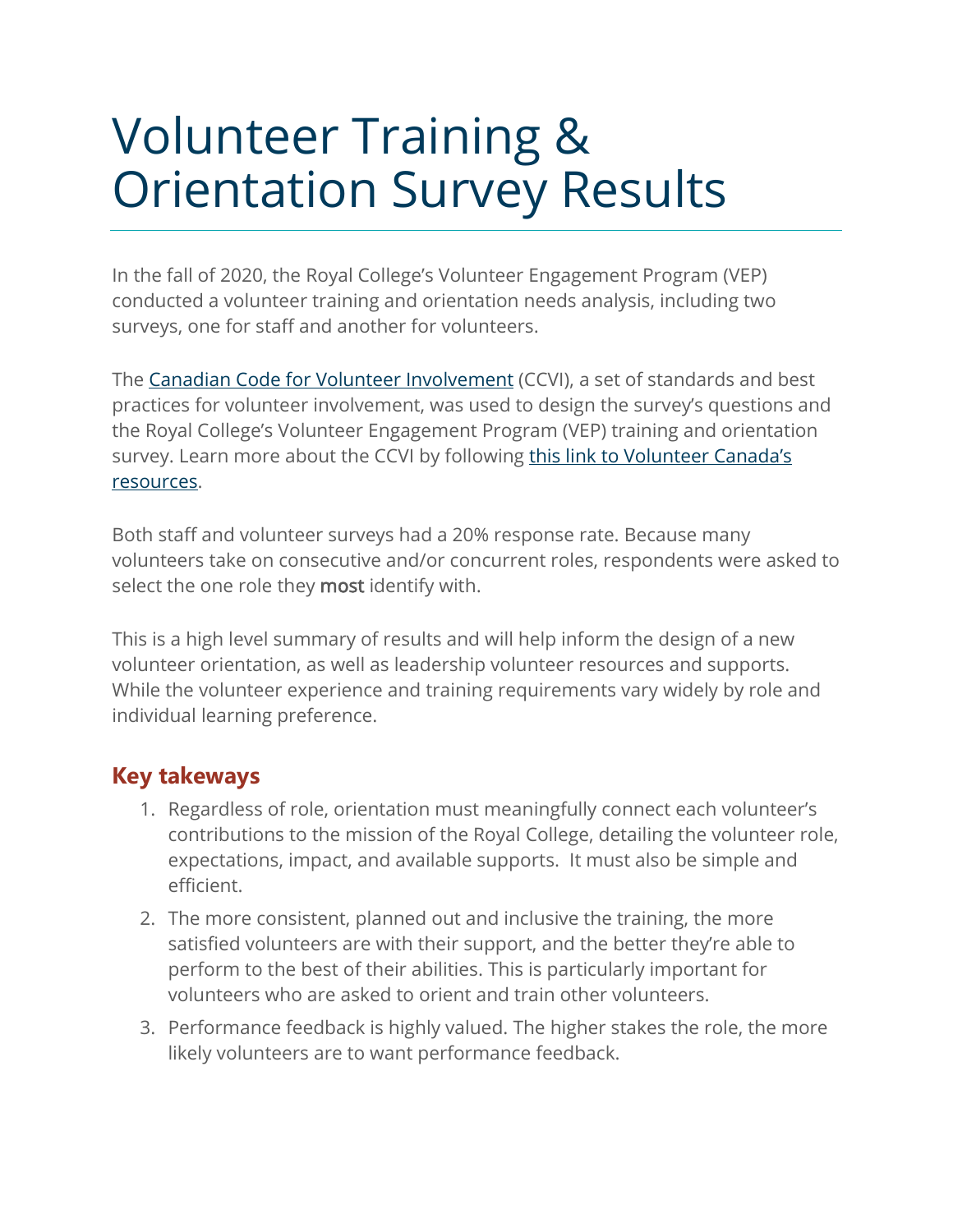4. Resources need to be mobile friendly and accessible for those with high speed and dial up internet, with a just-in-time approach preferred.

## SURVEY RESULTS AT A GLANCE

Measures were designed using the CCVI, with particular focus on Standard 8: Volunteer Orientation & Training. Detailed results are available upon request.

| <b>Measure</b>                                                                    | <b>Volunteer orientation &amp; training benchmarks</b>                                                                                                                                                                                            |                                                                                                                                                       |
|-----------------------------------------------------------------------------------|---------------------------------------------------------------------------------------------------------------------------------------------------------------------------------------------------------------------------------------------------|-------------------------------------------------------------------------------------------------------------------------------------------------------|
| Satisfaction Perception<br>measure                                                | 56.6% of volunteers are highly/satisfied with training & orientation<br>18.6% of volunteer train other volunteers<br>51% are highly/satisfied with their train-the-trainer support                                                                |                                                                                                                                                       |
| 7 orientation topics<br>Recall measure                                            | 46.8% of staff provide an orientation that covers the basic orientation<br>outlined by the Canadian Code for Volunteer Involvement<br>39.2% average volunteer recall                                                                              |                                                                                                                                                       |
| <b>Volunteer Resources</b><br>webpage<br>Recall measure                           | 55.6% of staff use the Volunteer Resources webpage<br>17% of volunteers know where to find the Volunteer Resources webpage<br>Follow this link to the Volunteer Resources webpage, where standard volunteer policies are housed.                  |                                                                                                                                                       |
| 3 most selected<br>performance and<br>support statements<br>Quality indicator     | 1. I did not receive training about how to perform in my role (41.3%)<br>2. I would like to receive more feedback on how well I am doing in my role<br>$(39.1\%)$<br>3. I need(ed) training before performing to the best of my abilities (34.8%) |                                                                                                                                                       |
| Equity, diversity and<br>inclusion considerations<br><b>EDI Quality indicator</b> | A valuable addition to the Royal College's orientation & training only if it is<br>relevant and practical                                                                                                                                         |                                                                                                                                                       |
| Modes of delivery<br><b>Access indicator</b>                                      | Most preferred by volunteers:<br>1. In person workshop<br>2. Learning on the job<br>3. Feedback & coaching<br>4. Live interactive webinar<br>5. How to tools - guidebooks,<br>reading etc                                                         | Staff will typically use email or<br>newsletters for volunteer orientation<br>or training. This mode of delivery is<br>least preferred by volunteers. |

Source: 2020 Volunteer orientation & training survey results for volunteers & staff

## PRIORITY ACTION AREAS

- Orientation: Standardize and simplify basic content so staff and volunteers can focus on role specific orientation and support.
- Standard policies, procedures, tools: Simplify and standardize admin. Increase awareness of the [Volunteer Resources webpage,](http://www.royalcollege.ca/rcsite/membership/volunteer-resources-e) which houses all relevant volunteer policies.